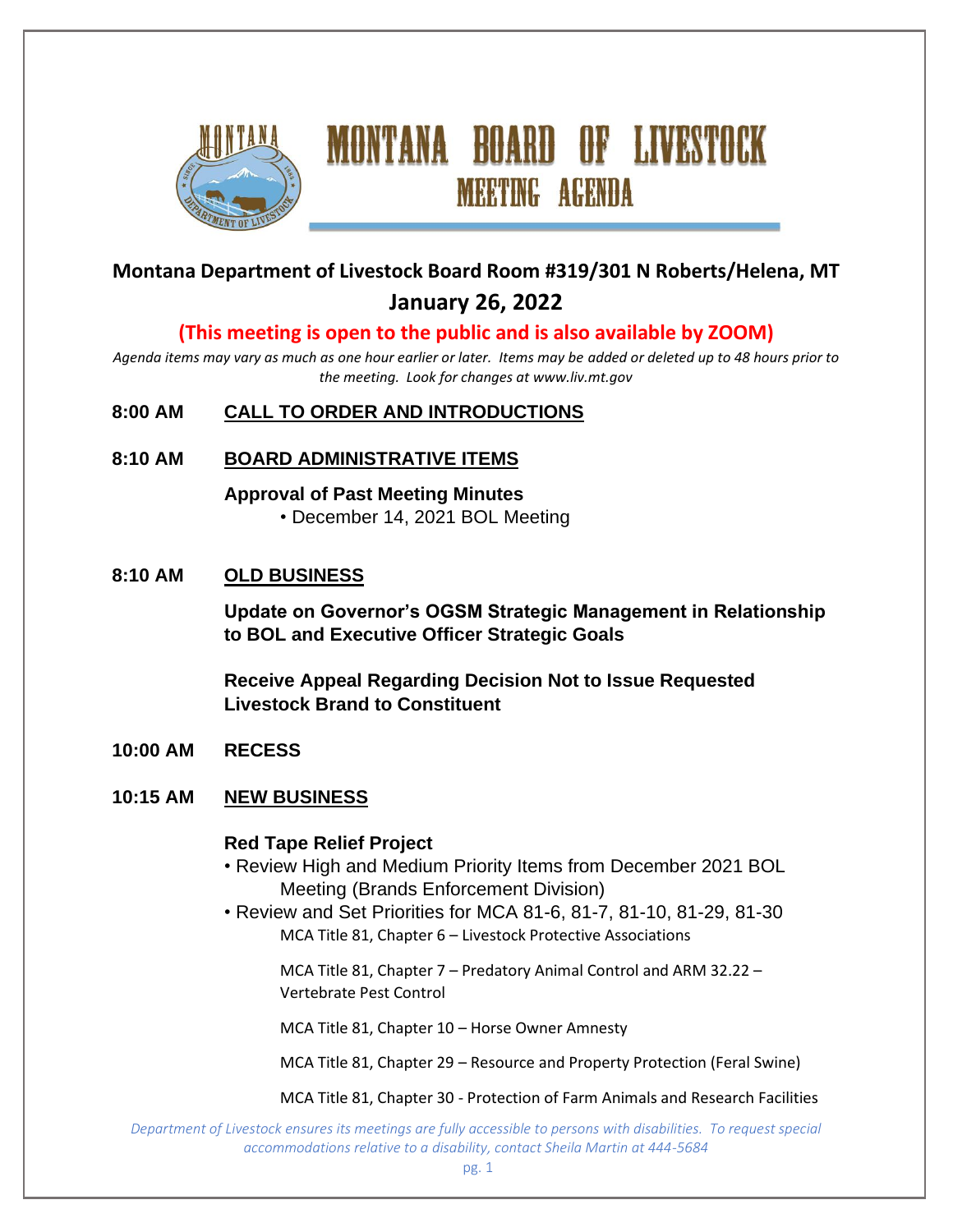

# MONTANA BOARD OF LIVESTOCK **MEETING AGENDA**

# **Update on Yellowstone National Park Bison EIS**

# **Executive Officer Evaluation** (May Require Executive Session)

- **12:00 PM LUNCH**
- **12:30 PM PREDATOR CONTROL Update on Activities of USDA Wildlife Services (Presented by Dalin Tidwell, Montana State Director)**
	- Update on Status of Helicopter Purchase from USDA
	- General Updates

#### **LLB Predation Claims Report (2021 Totals)**

- **1:00 PM BRANDS ENFORCEMENT DIVISION Rerecord**
	- Report Closeout to BOL

## **Request to Hire Position**

• Request to Hire for District 19 Investigator (Custer, Powder River, Garfield)

## **Discuss 2022 Montana Bond Book (Criminal Penalties)**

## **1:30 PM ANIMAL HEALTH & FOOD SAFETY DIVISION REPORTS**

#### **1:30 PM Animal Health Bureau**

- Bovine Tuberculosis (TB) Update
- Out-of-Country Travel Request
- Out-of-State Travel Request for WSLHA Meeting
- Request to Hire Animal Health Compliance Position
- Madison County Brucellosis-Affected Herd Update
- Animal Health Bureau Emergency Preparedness Update
- Discussion on Required Transition to Electronic Health Certificates

## **2:30 PM Milk and Egg Bureau**

- Workload Review
- General Updates

*Department of Livestock ensures its meetings are fully accessible to persons with disabilities. To request special accommodations relative to a disability, contact Sheila Martin at 444-5684*